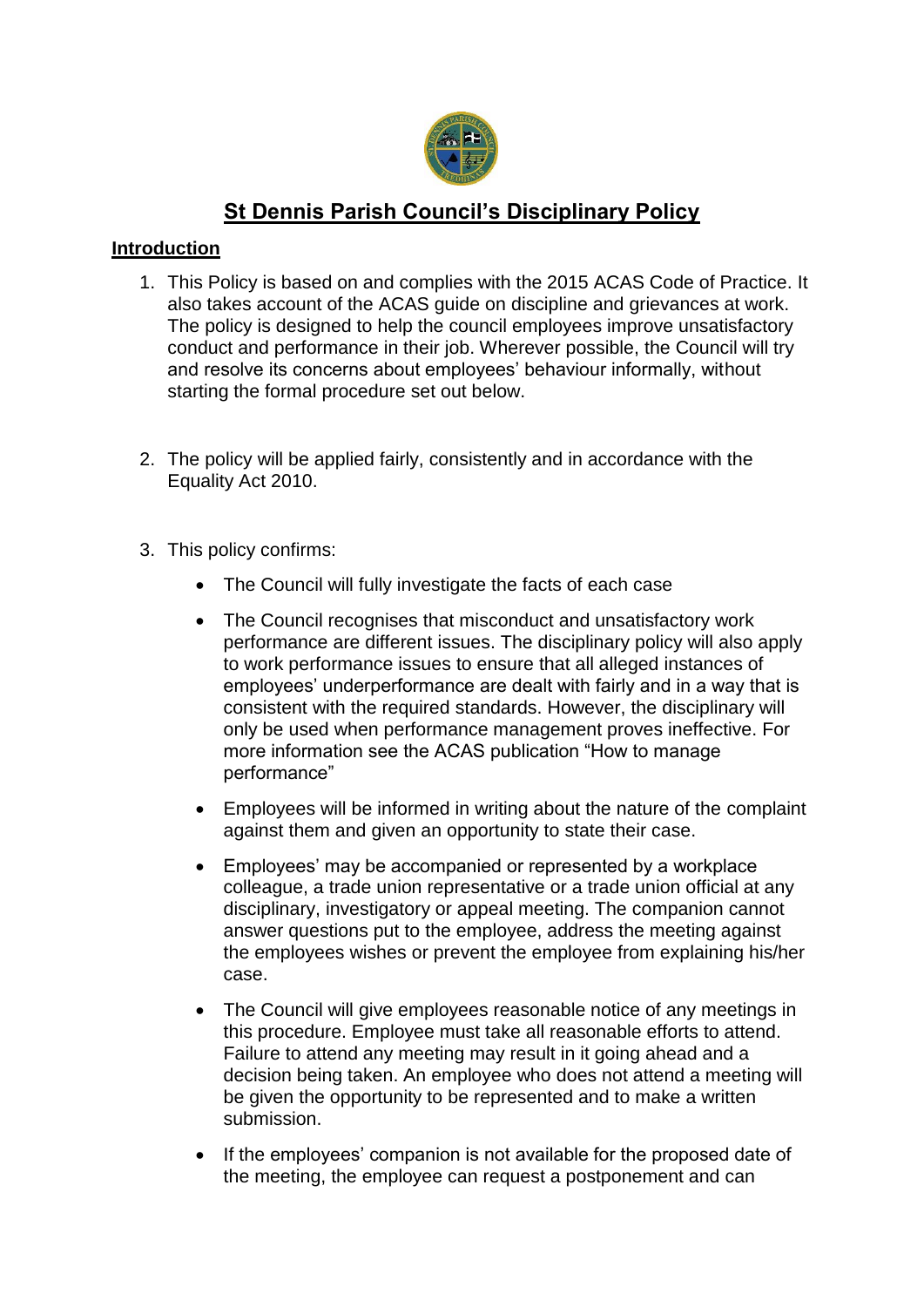propose an alternative date that is within five working days of the original meeting date.

- Any changes to specified time limits in the Council's procedure must be agreed by the employee and the Council.
- Information about the employees' disciplinary matter will be restricted to those involved in the disciplinary process. A record of the reason for disciplinary action and the action taken by the Council is confidential to the employee. The employees' disciplinary records will be held by the Council in accordance with the Data Protection Act 1998.
- Records of the proceedings at any stage of the disciplinary procedure are prohibited, unless agreed as a reasonable adjustment that takes account of an employee's medical condition.
- Employees have the right to appeal against any disciplinary action. The appeal decision is final.
- If an employee who is already subject to the Council's disciplinary procedure, raises a grievance, the grievance will normally be heard after the completion of the disciplinary procedure.
- Disciplinary action taken by the Council can include an oral warning, written warning, final written warning or dismissal.
- Except for gross misconduct when an employee may be dismissed without notice, the Council will not dismiss an employee on the first occasion that it decides there has been misconduct.
- If an employee is suspended following allegations of misconduct, it will be on full pay and only for such a time a necessary. Suspension is not a disciplinary sanction. The Council will write to the employee to confirm any period of suspension and the reasons for it.
- The Council may consider mediation at any stage of the disciplinary procedure where appropriate (for example where there have been communication breakdowns or allegations of bullying or harassment). Mediation is a dispute resolution process that requires the Council's and the employees' consent.

#### **Examples of Misconduct**

- 4. Misconduct is employee behaviour that can lead to the employer taking disciplinary action. The following list contains examples of misconduct:
	- Unauthorised absence
	- Poor Timekeeping
	- Misuse of the Council's resources and facilities including telephone, email and internet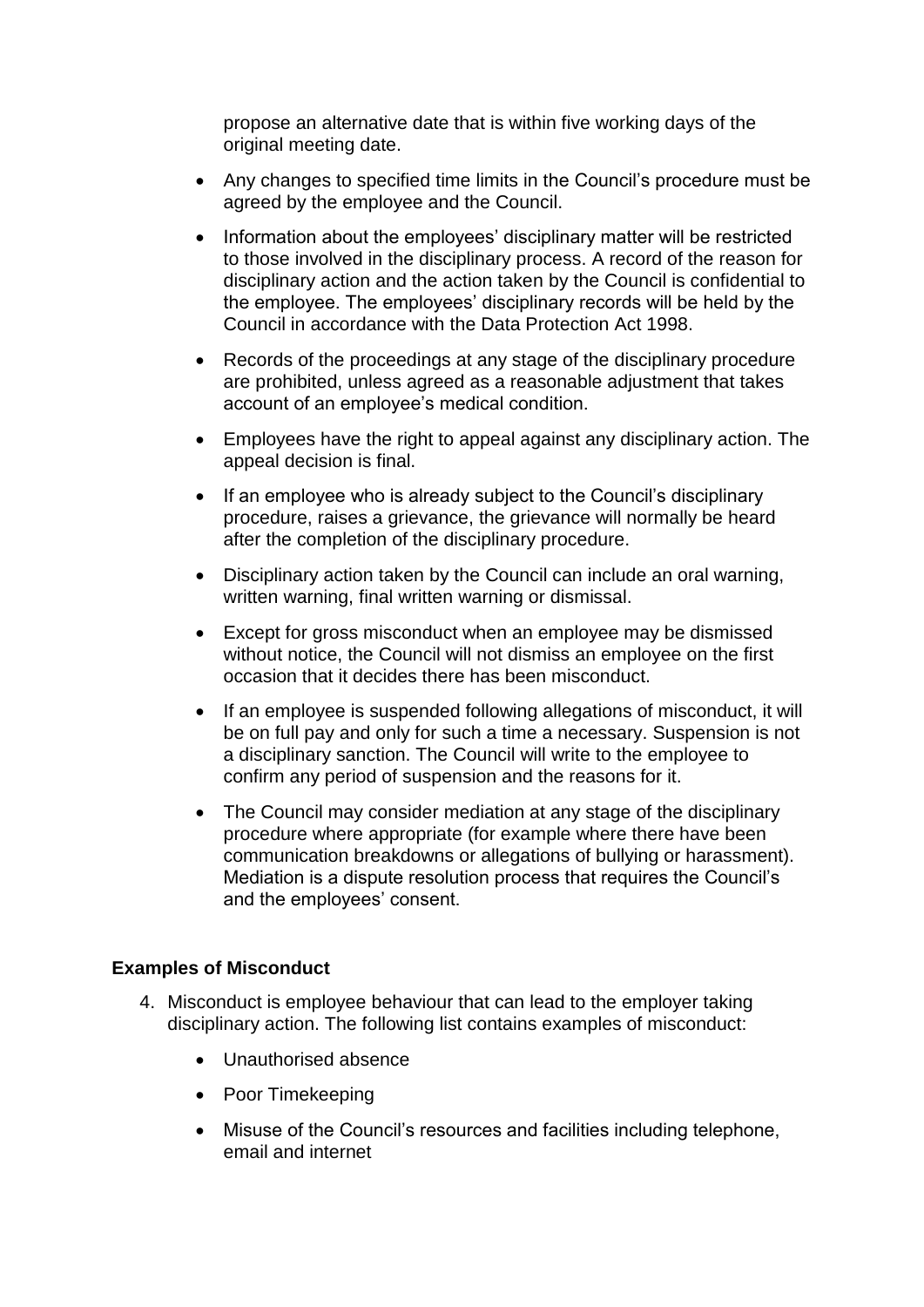- Inappropriate behaviour
- Refusal to follow reasonable instructions
- Breach of health and safety rules

#### **Examples of gross misconduct**

- 5. Gross misconduct is misconduct that is so serious that it is likely to lead to dismissal without notice. The following list contains some examples of gross misconduct:
	- Bullying, discrimination and harassment.
	- Incapacity to work because of alcohol or drugs
	- Violent behaviour
	- Fraud or theft
	- Gross negligence
	- Gross insubordination
	- Serious breaches of the health and safety rules
	- Serious and deliberate damage to property
	- The use of the internet or email to access pornographic, obscene or offensive material
	- Disclosure of confidential information.

#### **Examples of unsatisfactory work performance**

- 6. The Following list contains some examples of unsatisfactory work performance:
	- Inadequate application of office procedures
	- Inadequate IT skills
	- Unsatisfactory management of staff
	- Unsatisfactory communication skills

## **Disciplinary Investigation**

7. The Councils staffing committee will appoint an investigator who will be responsible for undertaking the investigation – a fact-finding exercise to collect the relevant information. The investigator will be independent and will normally be a councillor. If the staffing committee considers that there are no councillors who are independent (for example, because they all have a direct involvement in the allegations about an employee), it will appoint someone from outside the Council. The investigator will be appointed as soon as possible after the allegations have been made. The Staffing committee will inform the investigator of the terms of reference of the investigation. The terms of reference should deal with the following: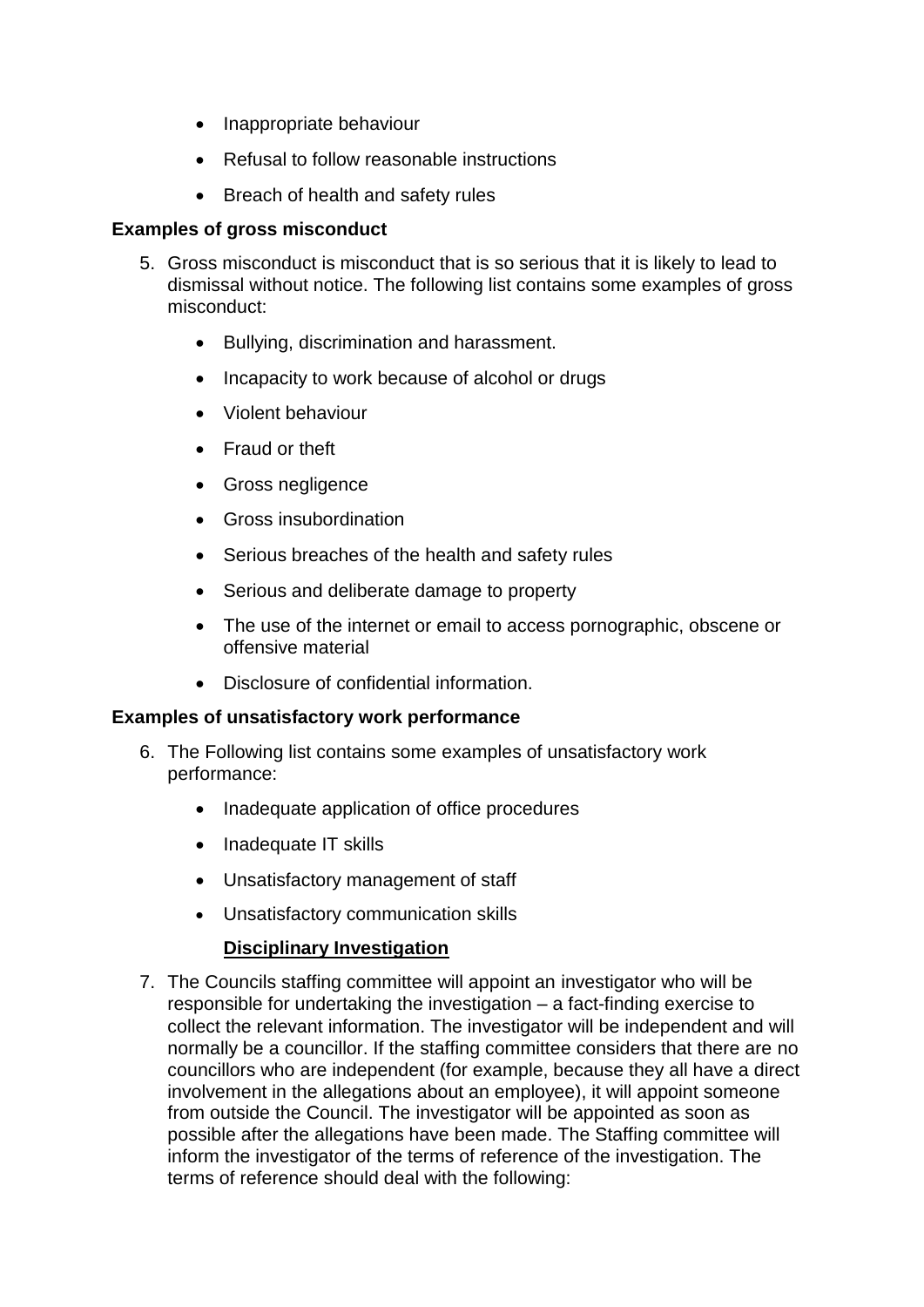- What the investigation is required to examine
- Whether a recommendation is required
- How the findings should be presented. For example, an investigator will often be required to present the findings in the form of a report
- Who the findings should be reported to and who to contact for further direction if unexpected issues arise or advice is needed.
- 8. The investigator will be asked to submit a report within 20 working days of appointment. In cases of alleged unsatisfactory performance or of allegations of minor misconduct, the appointment of an investigator may not be necessary and the Council may decide to commence disciplinary proceedings at the next stage (see paragraph 16).
- 9. The Staffing Committee will firstly notify the employee in writing of the alleged misconduct and ask him/her to attend a meeting with the investigator. The employee will be given at least five working days' notice of the meeting with the investigator so that he/she has reasonable time to prepare for it. The letter will explain the investigatory process and that the meeting is part of that process. The employee should be provided with a copy of the Council's disciplinary procedure. The Council will also inform the employee that when he/she meets with the investigator, he/she will have the opportunity to comment on the allegations of misconduct.
- 10.Employees may be accompanied or represented by a workplace colleague, a trade union representative or a trade union official at any investigatory meeting.
- 11.If there are any other persons (e.g. employees, councillors, members of the public or the Councils' contractors) who can provide relevant information, the investigator should try to obtain it from them in advance of the meeting with the employee.
- 12.The investigator has no authority to take disciplinary action. His/her role is to establish the facts of the case as quickly as possible and prepare a report that recommends to the staffing committee whether or not disciplinary action should be taken.
- 13.The investigator's report will contain his/her recommendations and the findings on which they were based. He/she will recommend either:
	- The employee has no case to answer and there should be no further action under the council's disciplinary procedure
	- The matter is not serious enough to justify further use of the disciplinary procedure and can be dealt with informally or
	- The employee has a case to answer and there should be action under the Council's disciplinary procedure.
- 14.The investigator will submit the report to the staffing committee which will decide whether further action will be taken.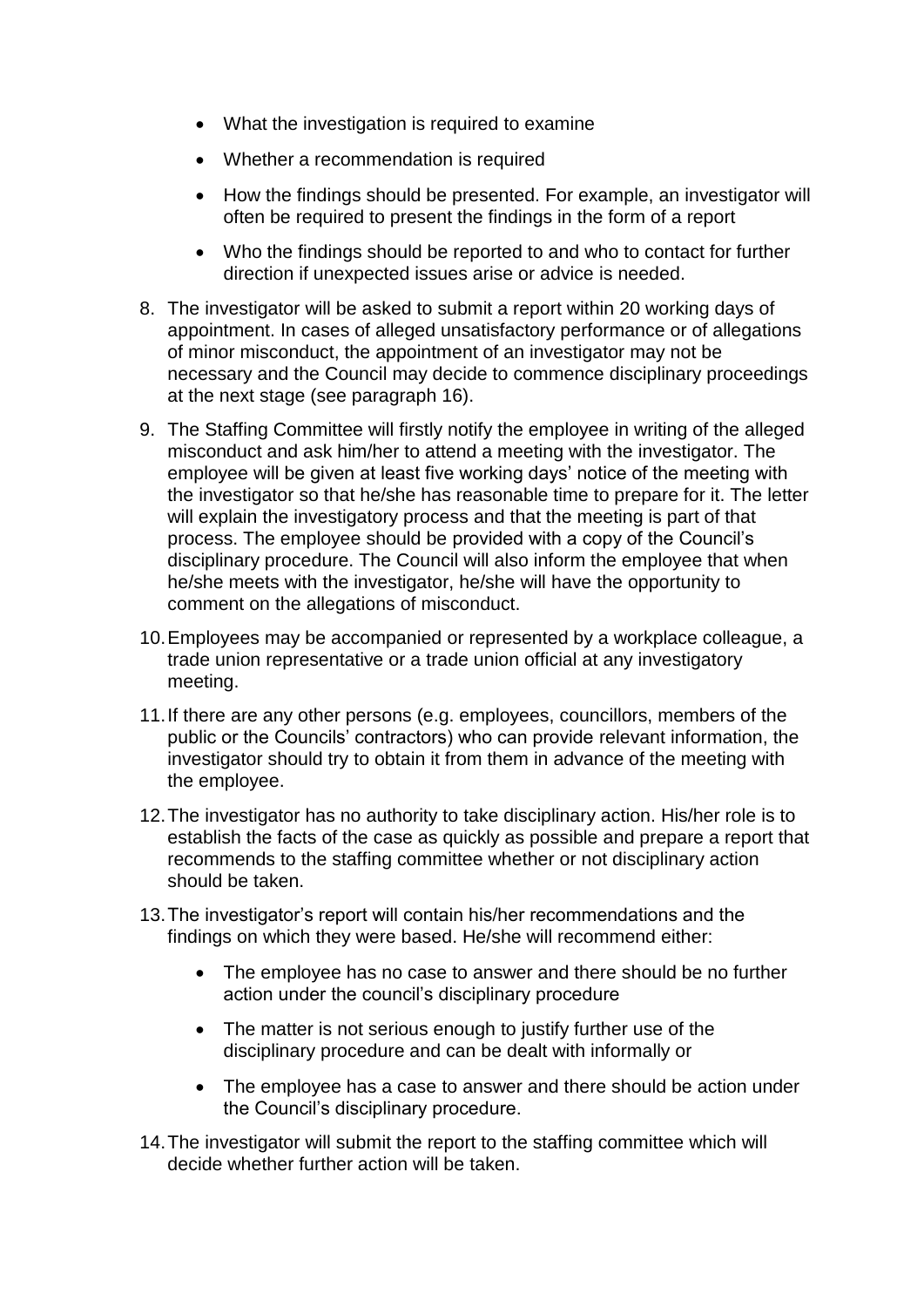15.If the Council decides that it will not take disciplinary action, it may consider whether mediation would be appropriate in the circumstances.

## **THE DISCIPLINARY MEETING**

- 16.If the staffing committee decides that there is a case to answer, it will appoint a staffing sub-committee of three councillors. The staffing sub-committee will appoint a Chairman from one of its members. The investigator shall not sit on the sub-committee. No councillor with direct involvement in the matter shall be appointed to the sub-committee. The employee will be invited, in writing, to attend a disciplinary meeting. The sub-committee's letter will confirm the following.
	- The name of its Chairman and the other two members
	- Details of the alleged misconduct, its possible consequences and the employee's statutory right to be accompanied at the meeting.
	- A copy of the investigation report, all the supporting evidence and a copy of the council's disciplinary procedure
	- The time and place of the meeting. The employee will be given reasonable notice of the hearing (at least 15 working days) so that he/she has sufficient time to prepare for it.
	- That witnesses may attend on the employee's and the council's behalf and that both parties should inform each other of their witnesses' names at least five working days before the meeting.
	- That the employee and the Council will provide each other with all the supporting evidence at least five working days before the meeting. If the witnesses are not attending the meeting, witness statements will be submitted to the other side at least five working days before the hearing
	- That the employee may be accompanied by a companion, a workplace colleague, a trade union representative or a trade union official

The disciplinary meeting will be conducted as follows:

- The Chairman will introduce the members of the sub-committee to the employee
- The investigator will present the findings of the investigation report
- The Chairman will set out the Council's case and present supporting evidence (including witnesses)
- The employee (or the companion) will set out his/her case and present evidence (including any witnesses)
- Any member of the sub-committee and the employee (or companion) may question the investigator and any witness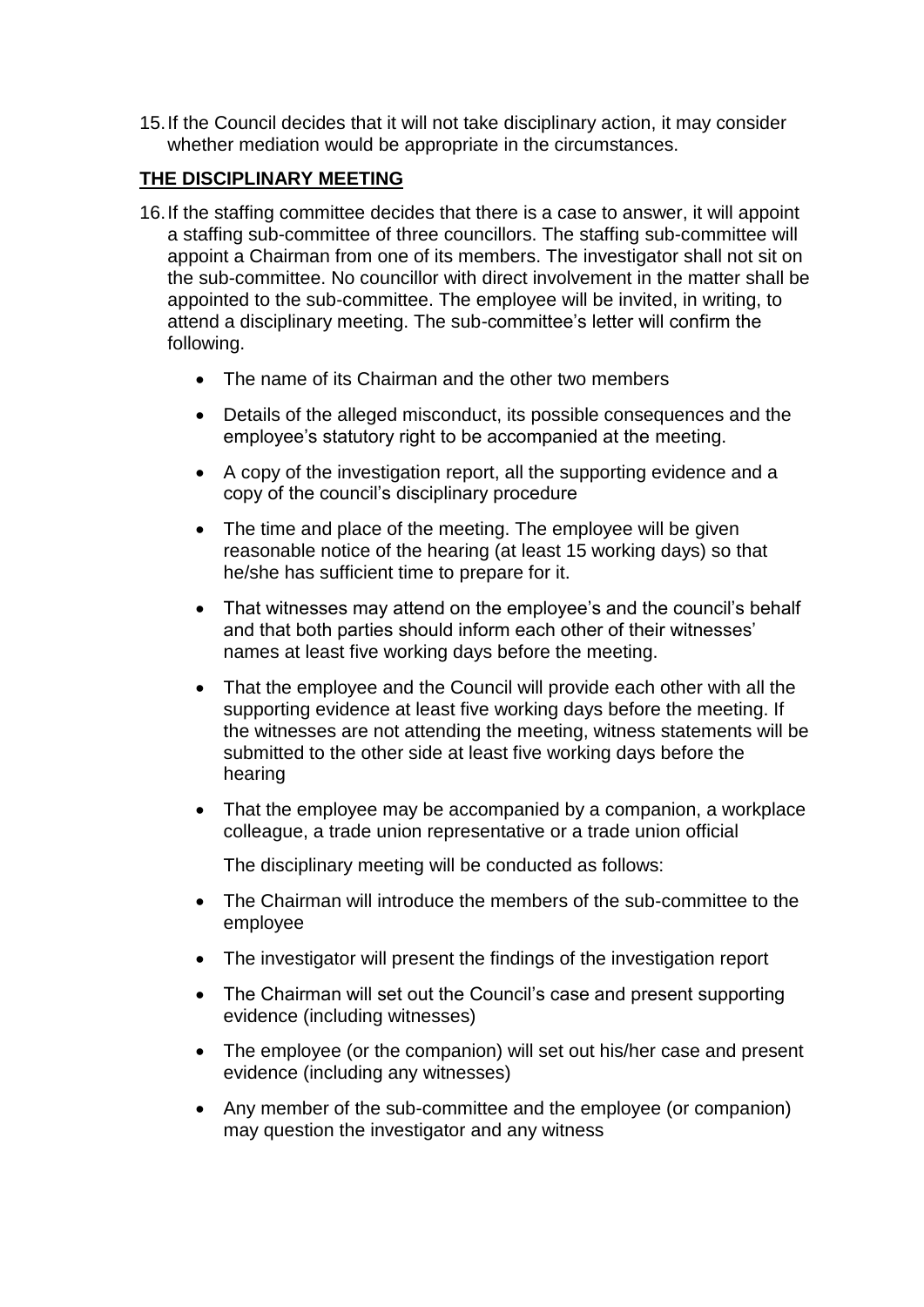- The employee (or the companion) will have the opportunity to sum up his/her case
- The Chairman will provide the employee with the sub-committee's decision with reasons, in writing, within five working days of the meeting. The Chairman will also notify the employee of the right to appeal the decision
- The disciplinary meeting may be adjourned to allow matters that were raised during the meeting to be investigated by the sub-committee

## **DISCIPLINARY ACTION**

17.If the sub-committee decides that there should be disciplinary action, it may be any of the following

## **Oral Warning**

An oral warning is issued for most of the first instances of minor misconduct. The Council will notify the employee:

- Of the reason for the warning, the improvement required (if appropriate) and the time period for the improvement
- That further misconduct/failure to improve will result in more serious disciplinary action
- Of the right to appeal
- That a note confirming the oral warning will be placed on the employee's personnel file, that a copy will be provided to the employee and that the warning will remain in force for six months

## **Written Warning**

If there is a repetition of earlier misconduct which resulted in an oral warning, or for different and more serious misconduct, the employee will normally be given a written warning. A written warning will set out:

- The reason for the written warning, the improvement required (if appropriate) and the time period for improvement
- That further misconduct/failure to improve will result in more serious disciplinary action
- The employee's right to appeal
- That a note confirming the written warning will be placed on the employee's file, that a copy will be provided to the employee and that the warning will remain in force for 12 months

## **Final written warning**

If further misconduct during the period of a written warning or if the misconduct is sufficiently serious, the employee will be given a final written warning. A final written warning will set out: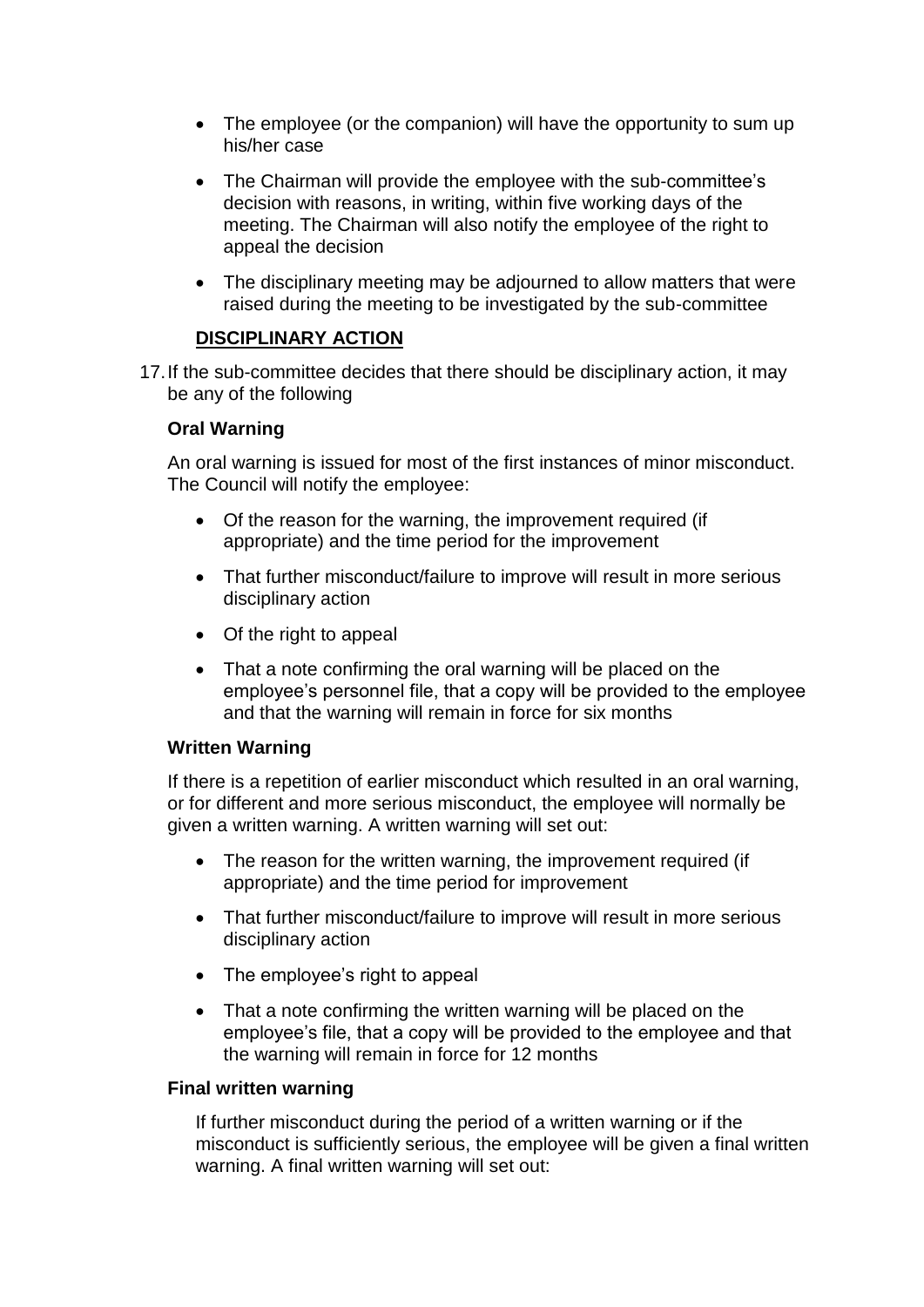- The reason of the final written warning, the improvement required (if appropriate) and the time period for improvement
- That further misconduct/failure to improve will result in more serious disciplinary action up to and including dismissal
- The employee's right to appeal
- That a note confirming the final written warning will be placed on the employee's personnel file, that a copy will be provided to the employee and that the warning will remain in force for 18 months

#### **Dismissal**

The Council may dismiss:

- For gross misconduct
- If there is no improvement within the specified time period in the conduct which has been subject of a final written warning
- If another instance of misconduct has occurred and a final written warning has already been issued and remains in force
- 18.The Council will consider very carefully a decision to dismiss. If an employee is dismissed, he/she will receive a written statement for the reasons for his/her dismissal, the date on which the employment will end and the details of his/her right of appeal.
- 19.If the sub-committee decides to take no disciplinary action, no record of the matter will be retained on the employee's personnel file. Action imposed as a result of the disciplinary meeting will remain in force unless and until it is modified as a result of an appeal

## **THE APPEAL**

- 20.An employee who is the subject of disciplinary action will be notified of the right of appeal. His/her written notice of appeal must be received by the council within five working days of the employee receiving written notice of the disciplinary action and must specify the grounds for appeal.
- 21.The grounds for appeal include;
	- A failure by the council to follow its disciplinary policy
	- The sub-committee's decision was not supported by the evidence
	- The disciplinary action was too severe in the circumstances of the case
	- New evidence has come to light since the disciplinary meeting
- 22.The appeal will be heard by a panel of three members of the staff committee who have not previously been involved in the case. This includes the investigator. There may be insufficient members of the staffing committee who have not previously been involved. If so, the appeal panel will be a committee of three members of the council who may include members of the staff